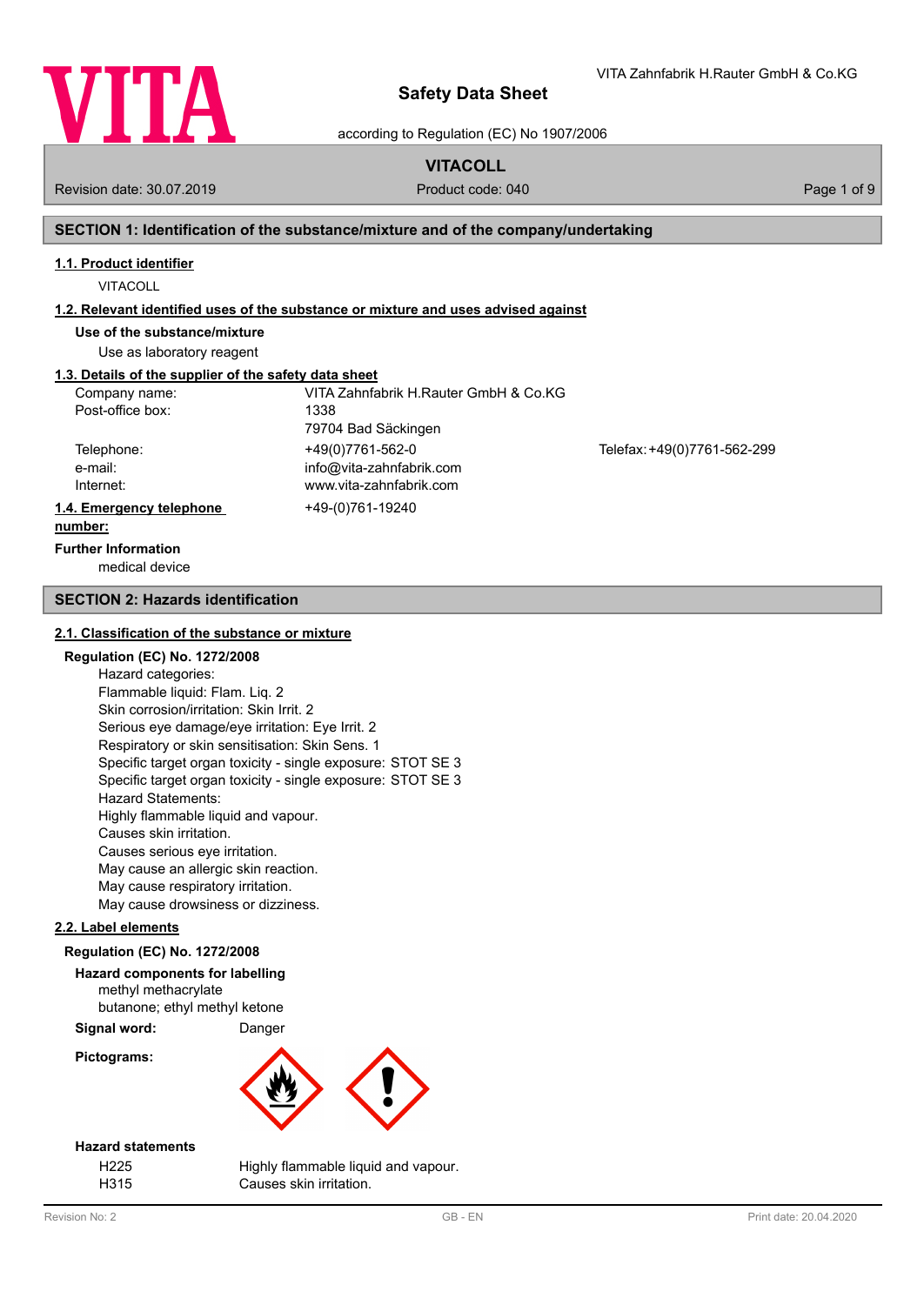

according to Regulation (EC) No 1907/2006

# **VITACOLL**

| Revision date: 30.07.2019                      | Product code: 040                                                                                 | Page 2 of 9 |
|------------------------------------------------|---------------------------------------------------------------------------------------------------|-------------|
| H317                                           | May cause an allergic skin reaction.                                                              |             |
| H <sub>319</sub>                               | Causes serious eve irritation.                                                                    |             |
| H335                                           | May cause respiratory irritation.                                                                 |             |
| H336                                           | May cause drowsiness or dizziness.                                                                |             |
| <b>Precautionary statements</b>                |                                                                                                   |             |
| P <sub>210</sub>                               | Keep away from heat, hot surfaces, sparks, open flames and other ignition sources. No<br>smoking. |             |
| P <sub>261</sub>                               | Avoid breathing dust/fume/gas/mist/vapours/spray.                                                 |             |
| P <sub>280</sub>                               | Wear protective gloves/protective clothing/eye protection/face protection.                        |             |
| P403+P235                                      | Store in a well-ventilated place. Keep cool.                                                      |             |
| P405                                           | Store locked up.                                                                                  |             |
| 2.3. Other hazards<br>No information available |                                                                                                   |             |

No information available.

#### **SECTION 3: Composition/information on ingredients**

#### **3.2. Mixtures**

#### **Hazardous components**

| CAS No  | Chemical name                                                |                                                                           |                   | Quantity   |
|---------|--------------------------------------------------------------|---------------------------------------------------------------------------|-------------------|------------|
|         | EC No                                                        | Index No                                                                  | <b>REACH No</b>   |            |
|         | <b>GHS Classification</b>                                    |                                                                           |                   |            |
| 78-93-3 | butanone; ethyl methyl ketone                                |                                                                           |                   | $45 - 50%$ |
|         | 201-159-0                                                    | 606-002-00-3                                                              | 101-2119457290-43 |            |
|         | Flam. Lig. 2, Eye Irrit. 2, STOT SE 3; H225 H319 H336 EUH066 |                                                                           |                   |            |
| 80-62-6 | methyl methacrylate                                          |                                                                           |                   | $45 - 50%$ |
|         | 201-297-1                                                    | 607-035-00-6                                                              | 01-2119452498-28  |            |
|         |                                                              | Flam. Lig. 2, Skin Irrit. 2, Skin Sens. 1, STOT SE 3; H225 H315 H317 H335 |                   |            |

Full text of H and EUH statements: see section 16.

# **SECTION 4: First aid measures**

# **4.1. Description of first aid measures**

#### **After inhalation**

Provide fresh air. When in doubt or if symptoms are observed, get medical advice.

#### **After contact with skin**

After contact with skin, wash immediately with plenty of water and soap. Take off immediately all contaminated clothing and wash it before reuse. Medical treatment necessary. After contact with skin, wash immediately with plenty of water and soap.

#### **After contact with eyes**

After contact with the eyes, rinse with water with the eyelids open for a sufficient length of time, then consult an ophthalmologist immediately.

# **After ingestion**

Rinse mouth immediately and drink plenty of water.

# **4.2. Most important symptoms and effects, both acute and delayed**

#### No information available.

#### **4.3. Indication of any immediate medical attention and special treatment needed**

Treat symptomatically.

## **SECTION 5: Firefighting measures**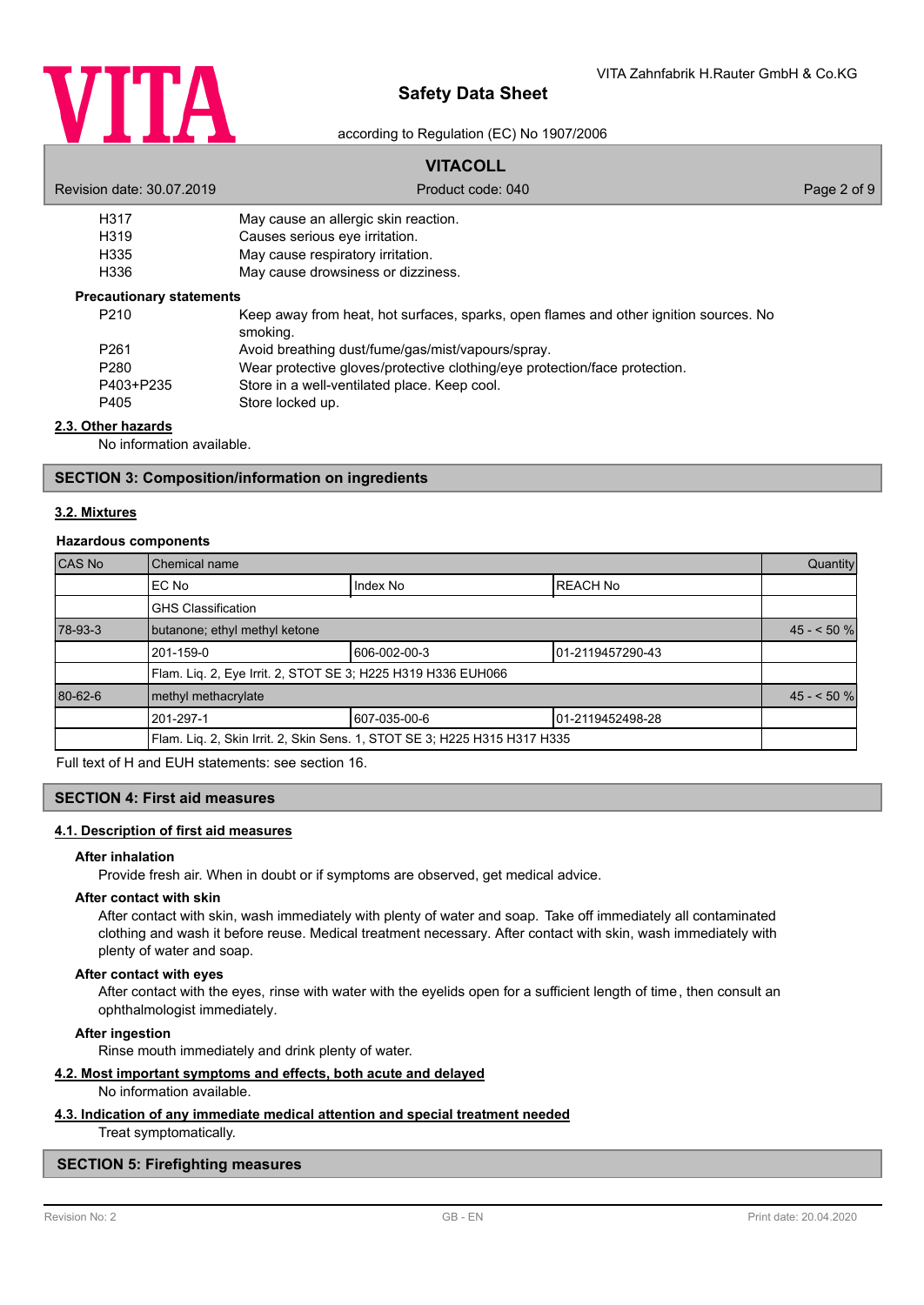

according to Regulation (EC) No 1907/2006

# **VITACOLL**

Revision date: 30.07.2019 **Product code: 040** Product code: 040 **Page 3 of 9** Page 3 of 9

# **5.1. Extinguishing media**

## **Suitable extinguishing media**

Carbon dioxide (CO2), Foam, Extinguishing powder.

# **Unsuitable extinguishing media**

**Water** 

# **5.2. Special hazards arising from the substance or mixture**

Highly flammable. Vapours can form explosive mixtures with air.

#### **5.3. Advice for firefighters**

Wear a self-contained breathing apparatus and chemical protective clothing. Full protection suit.

#### **Additional information**

Use water spray jet to protect personnel and to cool endangered containers. Suppress gases/vapours/mists with water spray jet. Collect contaminated fire extinguishing water separately. Do not allow entering drains or surface water.

# **SECTION 6: Accidental release measures**

# **6.1. Personal precautions, protective equipment and emergency procedures**

Remove all sources of ignition. Provide adequate ventilation. Do not breathe gas/fumes/vapour/spray. Avoid contact with skin, eyes and clothes. Use personal protection equipment.

#### **6.2. Environmental precautions**

Do not allow uncontrolled discharge of product into the environment. Explosion risk.

## **6.3. Methods and material for containment and cleaning up**

Absorb with liquid-binding material (e.g. sand, diatomaceous earth, acid- or universal binding agents). Treat the recovered material as prescribed in the section on waste disposal.

#### **6.4. Reference to other sections**

Safe handling: see section 7 Personal protection equipment: see section 8 Disposal: see section 13

#### **SECTION 7: Handling and storage**

## **7.1. Precautions for safe handling**

#### **Advice on safe handling**

If handled uncovered, arrangements with local exhaust ventilation have to be used. Do not breathe gas/fumes/vapour/spray.

#### **Advice on protection against fire and explosion**

Keep away from sources of ignition - No smoking. Take precautionary measures against static discharges. Vapours can form explosive mixtures with air.

#### **7.2. Conditions for safe storage, including any incompatibilities**

#### **Requirements for storage rooms and vessels**

Keep container tightly closed. Keep locked up. Store in a place accessible by authorized persons only. Provide adequate ventilation as well as local exhaustion at critical locations. Keep in a cool, well-ventilated place. Keep away from heat, hot surfaces, sparks, open flames and other ignition sources. No smoking.

#### **Hints on joint storage**

Do not store together with: Oxidizing agent. Pyrophoric or self-heating substances.

#### **7.3. Specific end use(s)**

Use as laboratory reagent

#### **SECTION 8: Exposure controls/personal protection**

#### **8.1. Control parameters**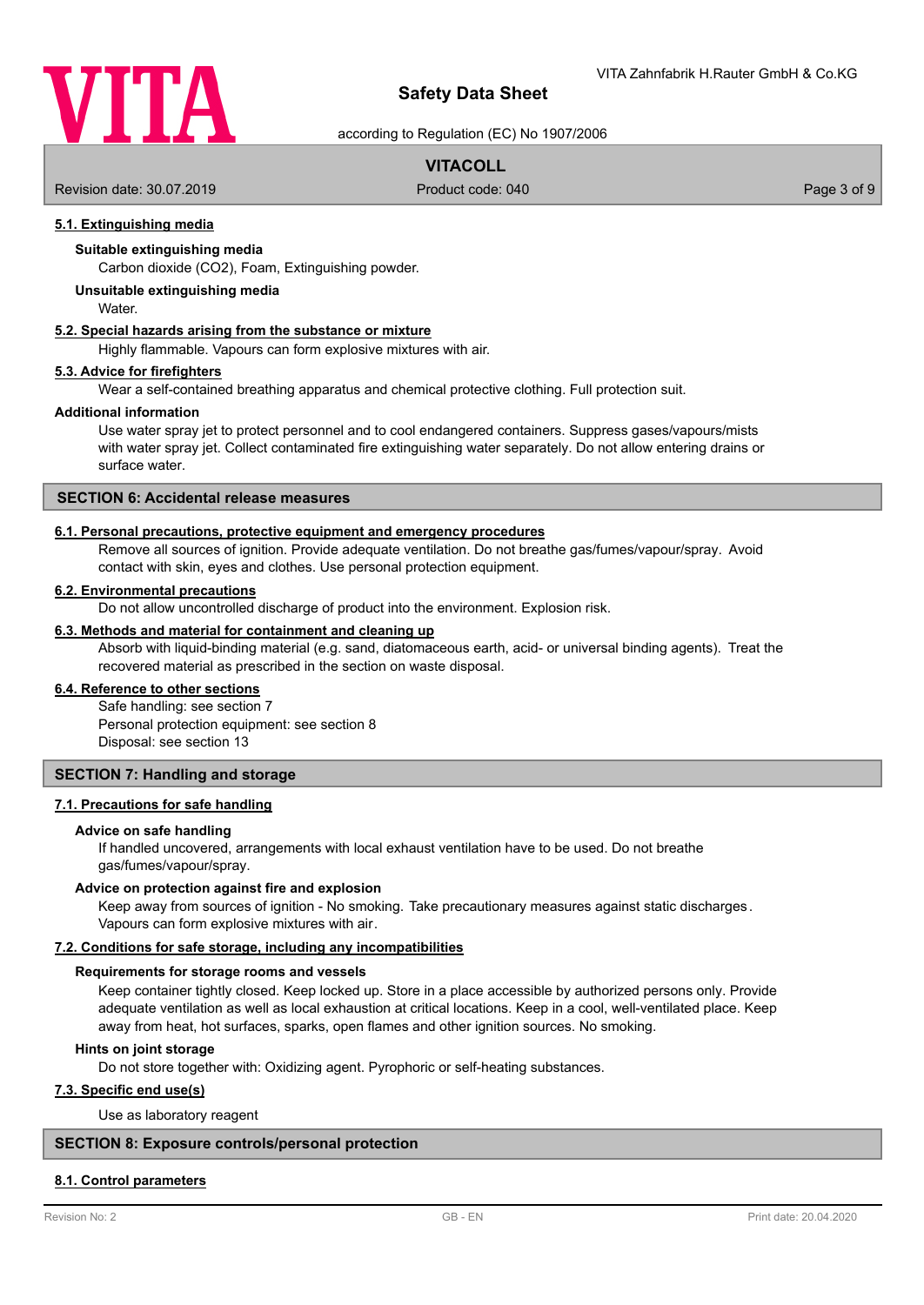

according to Regulation (EC) No 1907/2006

# **VITACOLL**

Revision date: 30.07.2019 **Product code: 040** Product code: 040 **Page 4 of 9** Page 4 of 9

# **Exposure limits (EH40)**

| CAS No  | l Substance                       | ppm              | mq/m <sup>3</sup> | fibres/mll | Category      | Origin     |
|---------|-----------------------------------|------------------|-------------------|------------|---------------|------------|
| 78-93-3 | Butan-2-one (methyl ethyl ketone) | 200 <sup>1</sup> | 600               |            | TWA(8 h)      | <b>WEL</b> |
|         |                                   | 300l             | 899               |            | STEL (15 min) | <b>WEL</b> |
| 80-62-6 | Methyl methacrylate               | 50               | 208               |            | TWA(8 h)      | <b>WEL</b> |
|         |                                   | 100I             | 416               |            | STEL (15 min) | WEL        |

#### **Biological Monitoring Guidance Values (EH40)**

| <b>ICAS No</b> | Substance   | ı Parameter   | Value           | <sup>1</sup> Test material | Sampling time     |
|----------------|-------------|---------------|-----------------|----------------------------|-------------------|
| $178 - 93 - 3$ | Butan-2-one | I butan-2-one | 70 µmol/L urine |                            | <b>Post shift</b> |

#### **8.2. Exposure controls**











#### **Appropriate engineering controls**

If handled uncovered, arrangements with local exhaust ventilation have to be used. Do not breathe gas/fumes/vapour/spray.

#### **Protective and hygiene measures**

Remove contaminated, saturated clothing immediately. Draw up and observe skin protection programme. Wash hands and face before breaks and after work and take a shower if necessary . When using do not eat, drink, smoke, sniff.

# **Eye/face protection**

. Wear eye/face protection.

#### **Hand protection**

When handling with chemical substances, protective gloves must be worn with the CE-label including the four control digits. The quality of the protective gloves resistant to chemicals must be chosen as a function of the specific working place concentration and quantity of hazardous substances. For special purposes, it is recommended to check the resistance to chemicals of the protective gloves mentioned above together with the supplier of these gloves. Recommended glove articles KCL Butoject Butyl caoutchouc (butyl rubber) Breakthrough time (maximum wearing time) 60 min

#### **Skin protection**

Wear suitable protective clothing.

#### **Respiratory protection**

Technical ventilation of workplace Provide adequate ventilation as well as local exhaustion at critical locations.

# **SECTION 9: Physical and chemical properties**

#### **9.1. Information on basic physical and chemical properties**

| Physical state:<br>Colour:    | Liquid<br>colourless |                |
|-------------------------------|----------------------|----------------|
| Odour:                        | characteristic       |                |
| pH-Value:                     |                      | not determined |
| Changes in the physical state |                      |                |
| Melting point:                |                      | not determined |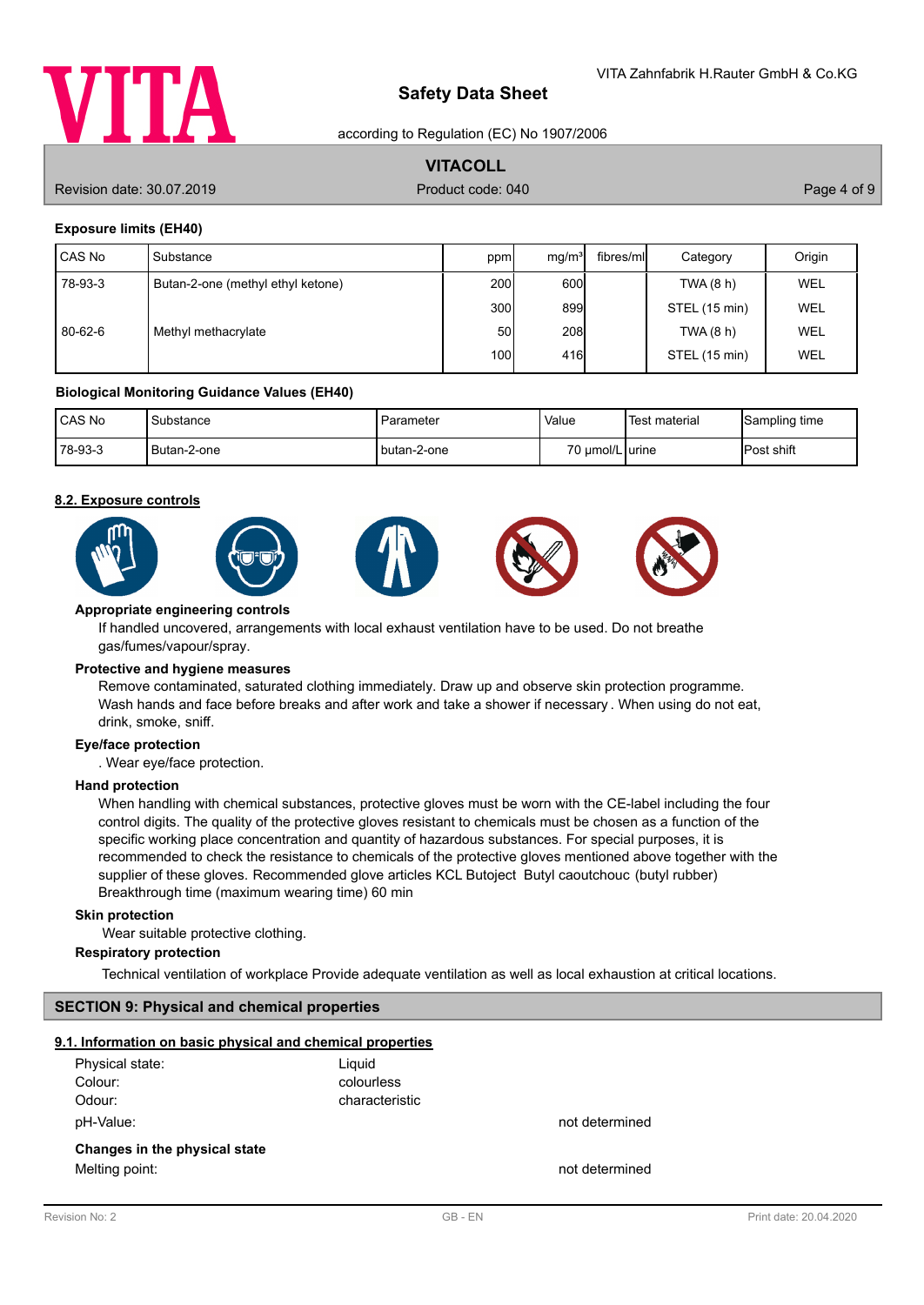

## according to Regulation (EC) No 1907/2006

| <b>VITACOLL</b>                                               |                                  |             |  |
|---------------------------------------------------------------|----------------------------------|-------------|--|
| Revision date: 30.07.2019                                     | Product code: 040                | Page 5 of 9 |  |
| Initial boiling point and boiling range:                      | 79 °C                            |             |  |
| Flash point:                                                  | $<$ 12 °C                        |             |  |
| <b>Flammability</b><br>Solid:<br>Gas:                         | not applicable<br>not applicable |             |  |
| <b>Explosive properties</b><br>The product is not: Explosive. |                                  |             |  |
| Lower explosion limits:                                       | 1,8 vol. %                       |             |  |
| Upper explosion limits:                                       | 12,5 vol. %                      |             |  |
| Ignition temperature:                                         | 430 °C                           |             |  |
| Auto-ignition temperature<br>Solid:<br>Gas:                   | not applicable<br>not applicable |             |  |
| Decomposition temperature:                                    | not determined                   |             |  |
| <b>Oxidizing properties</b><br>Not oxidising.                 |                                  |             |  |
| Vapour pressure:<br>(at 50 $°C$ )                             | $= 1100$ hPa                     |             |  |
| Density:                                                      | 0,87200 g/cm <sup>3</sup>        |             |  |
| Water solubility:                                             | No                               |             |  |
| Solubility in other solvents<br>not determined                |                                  |             |  |
| Partition coefficient:                                        | not determined                   |             |  |
| Vapour density:                                               | not determined                   |             |  |
| Evaporation rate:                                             | not determined                   |             |  |
| 9.2. Other information                                        |                                  |             |  |
| Solid content:                                                | 0,0%                             |             |  |
|                                                               |                                  |             |  |

#### **SECTION 10: Stability and reactivity**

#### **10.1. Reactivity**

Highly flammable.

# **10.2. Chemical stability**

The product is stable under storage at normal ambient temperatures.

# **10.3. Possibility of hazardous reactions**

No known hazardous reactions.

#### **10.4. Conditions to avoid**

Keep away from sources of heat (e.g. hot surfaces), sparks and open flames. Vapours can form explosive mixtures with air.

#### **10.5. Incompatible materials**

No information available.

#### **10.6. Hazardous decomposition products**

No known hazardous decomposition products.

# **SECTION 11: Toxicological information**

# **11.1. Information on toxicological effects**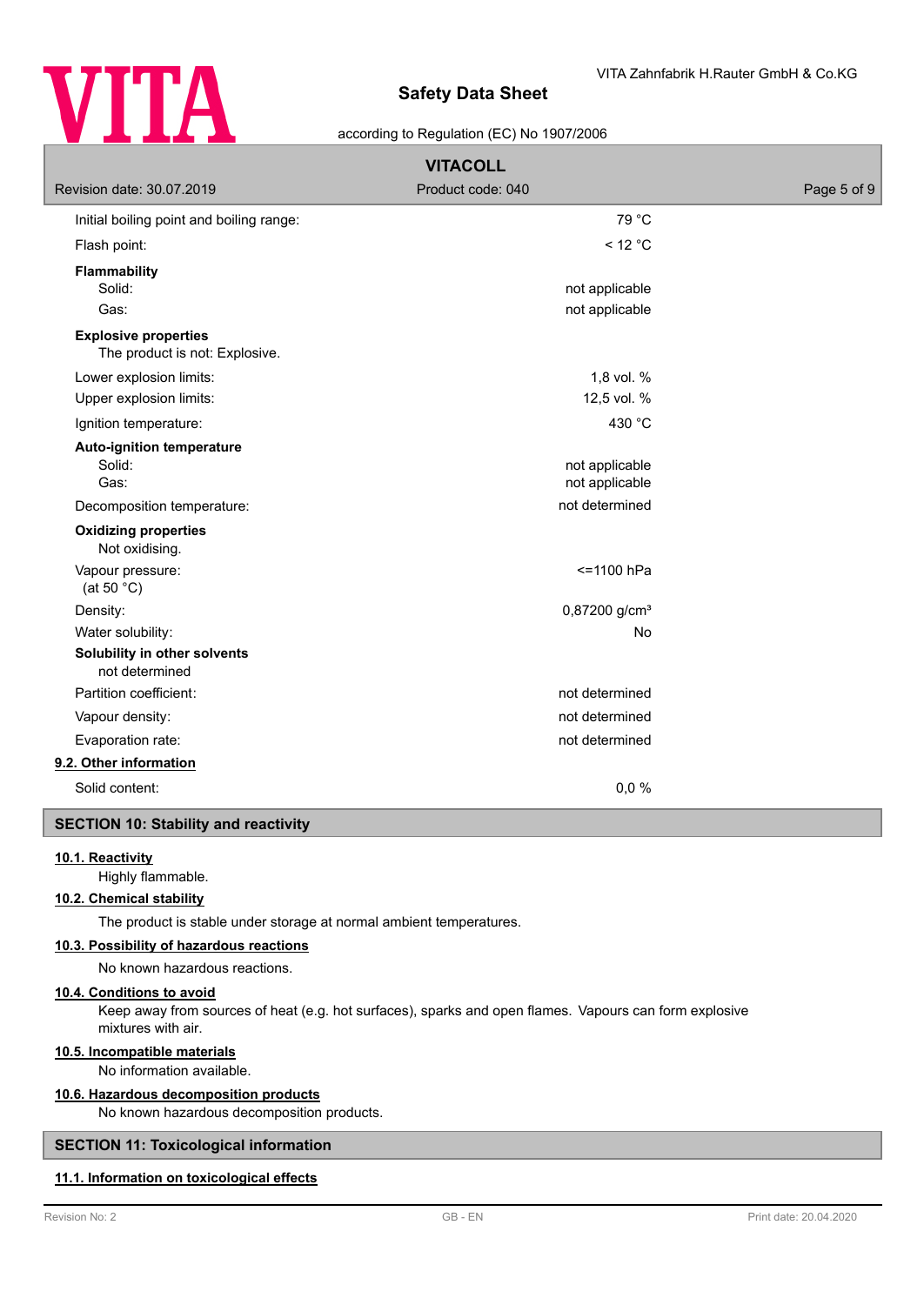

according to Regulation (EC) No 1907/2006

# **VITACOLL**

Revision date: 30.07.2019 **Product code: 040** Product code: 040 **Page 6 of 9** Page 6 of 9

**Acute toxicity**

Based on available data, the classification criteria are not met.

| CAS No  | Chemical name                 |                         |                |        |        |
|---------|-------------------------------|-------------------------|----------------|--------|--------|
|         | Exposure route                | Dose                    | <b>Species</b> | Source | Method |
| 78-93-3 | butanone; ethyl methyl ketone |                         |                |        |        |
|         | dermal                        | LD50<br>5000<br>mg/kg   |                |        |        |
| 80-62-6 | methyl methacrylate           |                         |                |        |        |
|         | dermal                        | > 5000<br>LD50<br>mg/kg |                |        |        |

# **Irritation and corrosivity**

Causes skin irritation.

Causes serious eye irritation.

#### **Sensitising effects**

May cause an allergic skin reaction. (methyl methacrylate)

## **Carcinogenic/mutagenic/toxic effects for reproduction**

Based on available data, the classification criteria are not met.

#### **STOT-single exposure**

May cause respiratory irritation. (methyl methacrylate) May cause drowsiness or dizziness. (butanone; ethyl methyl ketone)

#### **STOT-repeated exposure**

Based on available data, the classification criteria are not met.

#### **Aspiration hazard**

Based on available data, the classification criteria are not met.

#### **Additional information on tests**

The mixture is classified as hazardous according to regulation (EC) No 1272/2008 [CLP].

#### **SECTION 12: Ecological information**

# **12.1. Toxicity**

The product is not: Ecotoxic.

# **12.2. Persistence and degradability**

The product has not been tested.

## **12.3. Bioaccumulative potential**

The product has not been tested.

#### **12.4. Mobility in soil**

The product has not been tested.

# **12.5. Results of PBT and vPvB assessment**

The product has not been tested.

#### **12.6. Other adverse effects**

No information available.

## **Further information**

Avoid release to the environment.

# **SECTION 13: Disposal considerations**

### **13.1. Waste treatment methods**

#### **Disposal recommendations**

Do not allow to enter into surface water or drains. Dispose of waste according to applicable legislation.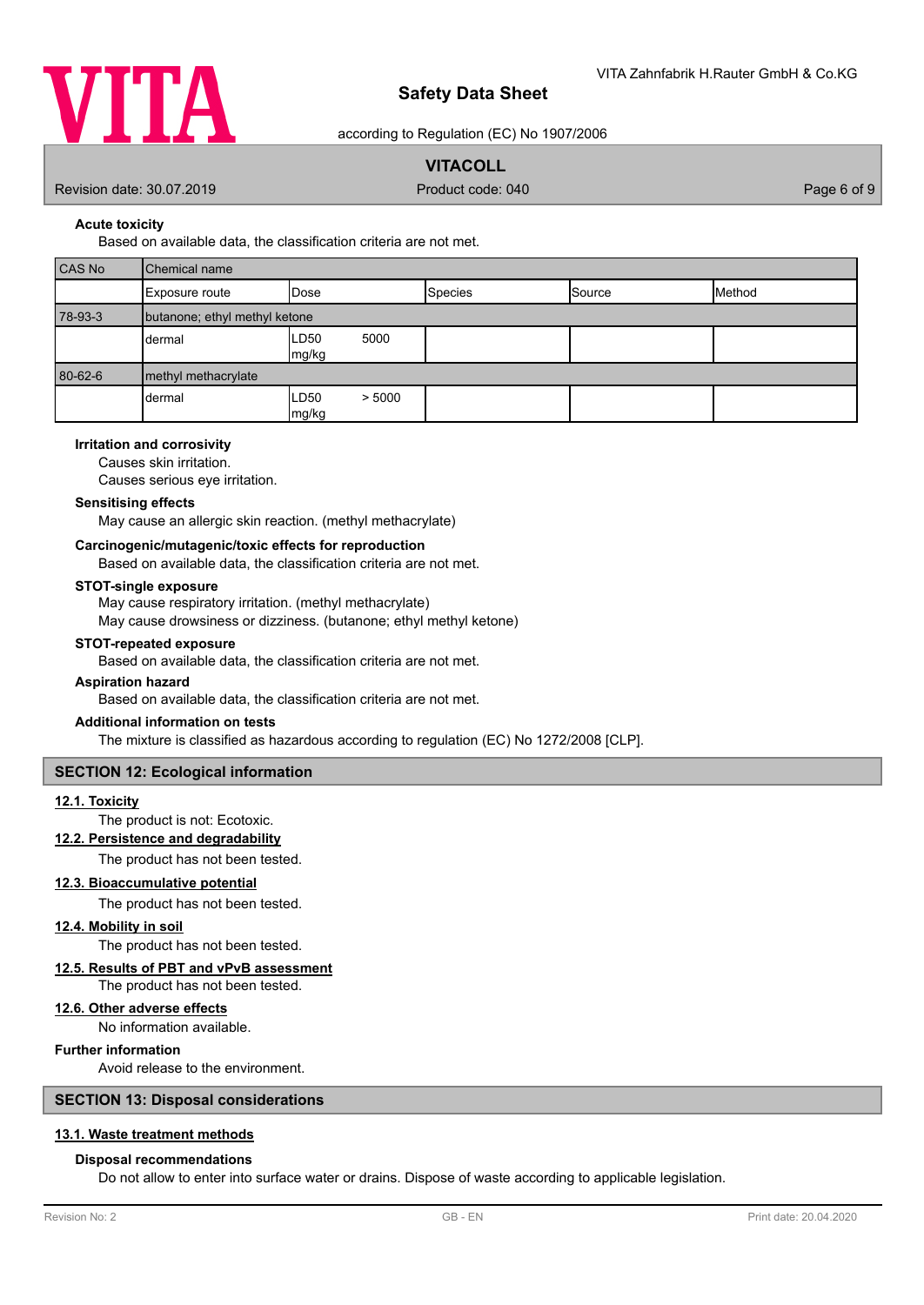

according to Regulation (EC) No 1907/2006

# **VITACOLL**

Revision date: 30.07.2019 **Product code: 040** Product code: 040 **Page 7 of 9** Page 7 of 9

# **Contaminated packaging**

Handle contaminated packages in the same way as the substance itself.

# **SECTION 14: Transport information**

| Land transport (ADR/RID)          |                                                                                  |
|-----------------------------------|----------------------------------------------------------------------------------|
| 14.1. UN number:                  | <b>UN 1993</b>                                                                   |
| 14.2. UN proper shipping name:    | FLAMMABLE LIQUID, N.O.S. (methyl methacrylate; butanone; ethyl<br>methyl ketone) |
| 14.3. Transport hazard class(es): | 3                                                                                |
| 14.4. Packing group:              | Ш                                                                                |
| Hazard label:                     | 3                                                                                |
|                                   |                                                                                  |
| Classification code:              | F <sub>1</sub>                                                                   |
| <b>Special Provisions:</b>        | 274 601 640D                                                                     |
| Limited quantity:                 | 1 L                                                                              |
| Excepted quantity:                | E <sub>2</sub><br>$\overline{2}$                                                 |
| Transport category:<br>Hazard No: | 33                                                                               |
| Tunnel restriction code:          | D/E                                                                              |
| Inland waterways transport (ADN)  |                                                                                  |
| 14.1. UN number:                  | <b>UN 1993</b>                                                                   |
| 14.2. UN proper shipping name:    | FLAMMABLE LIQUID, N.O.S. (methyl methacrylate; butanone; ethyl<br>methyl ketone) |
| 14.3. Transport hazard class(es): | 3                                                                                |
| 14.4. Packing group:              | Ш                                                                                |
| Hazard label:                     | 3                                                                                |
|                                   |                                                                                  |
| Classification code:              | F <sub>1</sub>                                                                   |
| <b>Special Provisions:</b>        | 274 601 640D                                                                     |
| Limited quantity:                 | 1 <sub>L</sub>                                                                   |
| Excepted quantity:                | E <sub>2</sub>                                                                   |
| <b>Marine transport (IMDG)</b>    |                                                                                  |
| 14.1. UN number:                  | <b>UN 1993</b>                                                                   |
| 14.2. UN proper shipping name:    | FLAMMABLE LIQUID, N.O.S. (methyl methacrylate; butanone; ethyl<br>methyl ketone) |
| 14.3. Transport hazard class(es): | 3                                                                                |
| 14.4. Packing group:              | $\mathbf{I}$                                                                     |
| Hazard label:                     | 3                                                                                |
|                                   |                                                                                  |
| Special Provisions:               | 274                                                                              |
| Limited quantity:                 | 1 <sub>L</sub>                                                                   |
| Excepted quantity:                | E <sub>2</sub>                                                                   |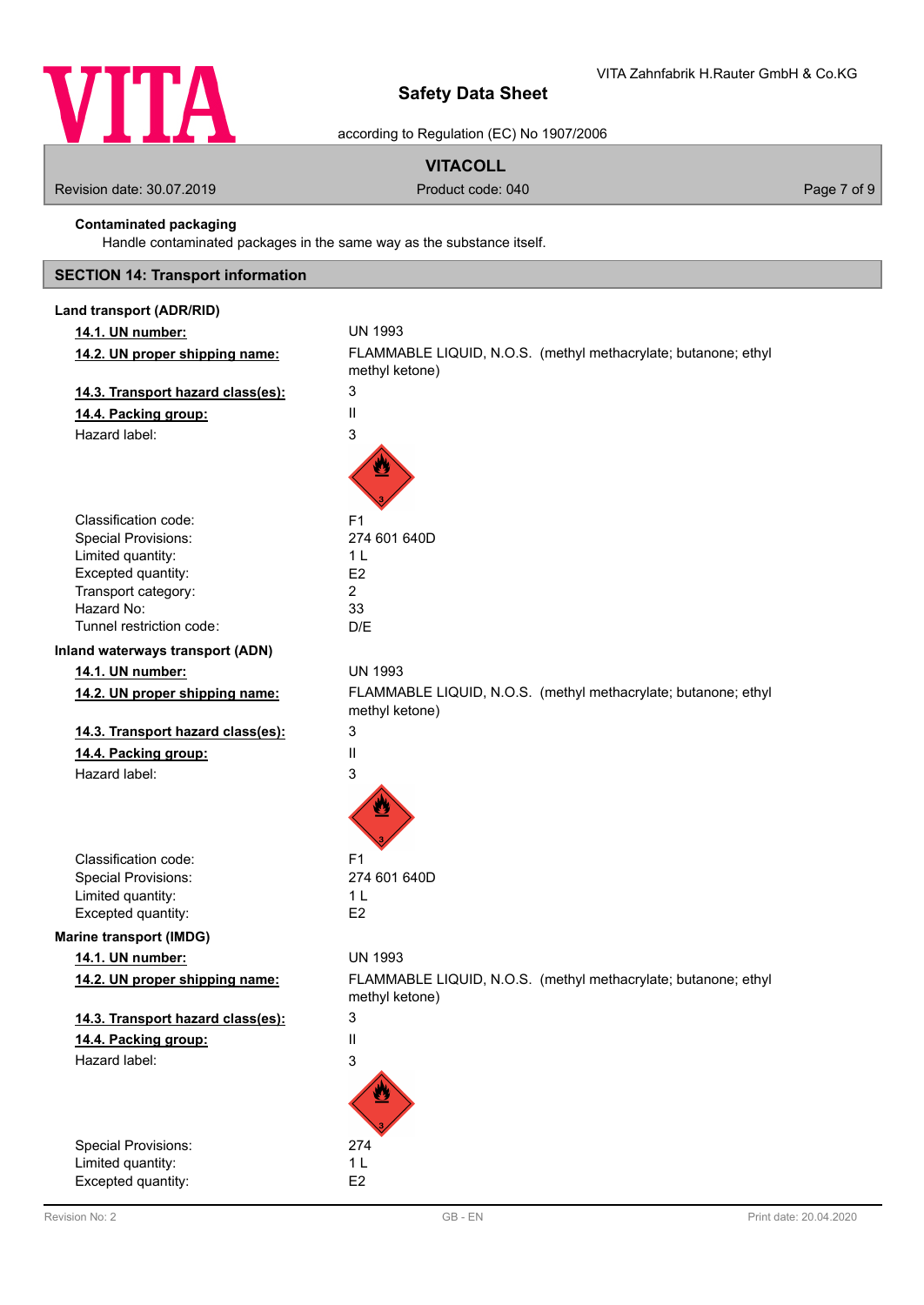

# according to Regulation (EC) No 1907/2006

| <b>VITACOLL</b>                                                          |                                                                                                      |             |
|--------------------------------------------------------------------------|------------------------------------------------------------------------------------------------------|-------------|
| Revision date: 30.07.2019                                                | Product code: 040                                                                                    | Page 8 of 9 |
| EmS:                                                                     | $F-E$ , S-E                                                                                          |             |
| Air transport (ICAO-TI/IATA-DGR)                                         |                                                                                                      |             |
| 14.1. UN number:                                                         | <b>UN 1993</b>                                                                                       |             |
| 14.2. UN proper shipping name:                                           | FLAMMABLE LIQUID, N.O.S. (methyl methacrylate; butanone; ethyl<br>methyl ketone)                     |             |
| 14.3. Transport hazard class(es):                                        | 3                                                                                                    |             |
| 14.4. Packing group:                                                     | Ш                                                                                                    |             |
| Hazard label:                                                            | 3                                                                                                    |             |
|                                                                          |                                                                                                      |             |
| <b>Special Provisions:</b>                                               | A <sub>3</sub><br>1 <sub>L</sub>                                                                     |             |
| Limited quantity Passenger:<br>Passenger LQ:                             | Y341                                                                                                 |             |
| Excepted quantity:                                                       | E <sub>2</sub>                                                                                       |             |
| IATA-packing instructions - Passenger:                                   | 353                                                                                                  |             |
| IATA-max. quantity - Passenger:                                          | 5L                                                                                                   |             |
| IATA-packing instructions - Cargo:<br>IATA-max. quantity - Cargo:        | 364<br>60L                                                                                           |             |
| 14.5. Environmental hazards                                              |                                                                                                      |             |
| <b>ENVIRONMENTALLY HAZARDOUS:</b>                                        | no                                                                                                   |             |
| 14.6. Special precautions for user                                       |                                                                                                      |             |
| Warning: Combustible liquid.                                             |                                                                                                      |             |
| 14.7. Transport in bulk according to Annex II of Marpol and the IBC Code |                                                                                                      |             |
| not applicable                                                           |                                                                                                      |             |
| <b>SECTION 15: Regulatory information</b>                                |                                                                                                      |             |
|                                                                          | 15.1. Safety, health and environmental regulations/legislation specific for the substance or mixture |             |
| EU regulatory information                                                |                                                                                                      |             |
| Information according to 2012/18/EU<br>(SEVESO III):                     | <b>P5c FLAMMABLE LIQUIDS</b>                                                                         |             |
| National regulatory information                                          |                                                                                                      |             |
| <b>Employment restrictions:</b>                                          | Observe restrictions to employment for juveniles according to the 'juvenile                          |             |
| Water hazard class (D):                                                  | work protection guideline' (94/33/EC).<br>1 - slightly hazardous to water                            |             |
| Skin resorption/Sensitization:                                           | Causes allergic hypersensitivity reactions.                                                          |             |
| 15.2. Chemical safety assessment                                         |                                                                                                      |             |
|                                                                          | Chemical safety assessments for substances in this mixture were not carried out.                     |             |
| <b>SECTION 16: Other information</b>                                     |                                                                                                      |             |

#### **Abbreviations and acronyms**

ADR: Accord européen sur le transport des marchandises dangereuses par Route (European Agreement concerning the International Carriage of Dangerous Goods by Road ) IMDG: International Maritime Code for Dangerous Goods IATA: International Air Transport Association GHS: Globally Harmonized System of Classification and Labelling of Chemicals EINECS: European Inventory of Existing Commercial Chemical Substances ELINCS: European List of Notified Chemical Substances